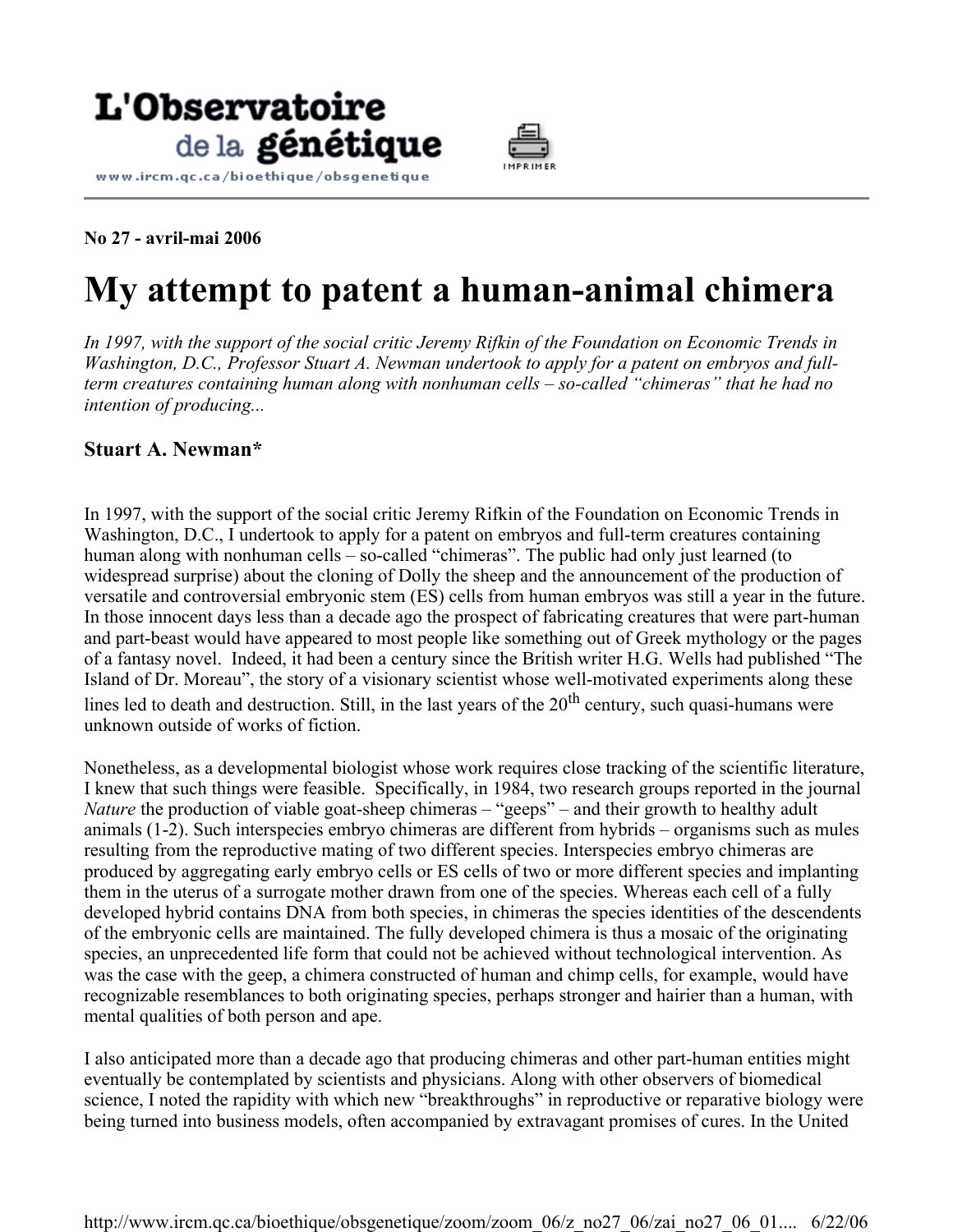States, this latter situation was a consequence of two changes in the legal environment that had occurred in 1980: the U.S. Supreme Court decision in *Diamond v. Chakrabarty* (3), which permitted the patenting of living organisms and their descendants, and the passage of the *Bayh-Dole Act* (4) by the U.S. Congress, which enabled university investigators and their institutions to commercialize research that was the fruit of Federally-funded grants and contracts. It was therefore clear to me that medical applications of human cloning, human ES cells (known by scientists in the mid-1990s to be just around the corner), and even human-animal chimeras, were things the public would eventually be presented with and asked to get used to, regardless of how bizarre-sounding they were in 1997.

In filing this patent application, I had no intention of producing human-animal chimeras, nor does U.S. patent law require that an actual prototype for an invention be supplied: it only needs to be demonstrated to be feasible, novel, useful, and, according to U.S. law, appropriate subject matter for patenting. While the 1980 *Chakrabarty* decision approvingly quoted a 1952 Congressional report that held statutory subject matter to "include anything under the sun that is made by man" (3), in 1987 the Patent and Trademark Office (PTO) qualified this with the statement that "[a] claim directed to or included within its scope a human being will not be considered to be patentable subject matter" (5).

As a scientist who came of age in the 1960s, I had witnessed the damage that could be wrought by using the products of research and technology without appropriate constraints. The list is long and includes the development and proliferation of nuclear and chemical weapons, the transformation of the climate by greenhouse emissions, problems of nuclear waste disposal, and destruction of ecosystems by agriculture and development. My objective in filing the application was to help alert a wider public to what was coming down the road in terms of human applications of developmental biology. In a society with democratic values it should be inarguable that those who pay for scientific research and will eventually experience its effects should be informed of what is in store while there is still a chance to discuss its objectives and influence its course. As a researcher myself, moreover, I was not oblivious to the possibility of a backlash against my field if it was seen to have violated the social trust.

Given the state of the law, was my fear that developmental biology could stir up social disquiet and antiscience sentiment warranted? It might be imagined that in the United States, a country in which the right to abortion has always been controversial and where it is currently being rolled back at both the state and Federal levels, there would be strict governmental restrictions on research using human embryos. This is not the case, however. The wide acceptance of in vitro fertilization across the political landscape, the iconic status of the for-profit medical system by the right, and the unwillingness to entertain any embryo-valuing legislation by the left, have all conspired to make human embryo research in the U.S. (albeit without Federal funding), perhaps the least-regulated anywhere on earth. This is in sharp contrast to Canada, Japan and most of Europe, where there are strict regulations on such activities, and the prospect of obtaining a patent on human-nonhuman chimeras would be almost nil.

Furthermore, despite the specter raised by the *Chakrabarty* decision and the 1987 PTO codicil to it, the U.S. Congress had drawn no line that would preclude a pre-term human embryo, if appropriately modified, from being patented, nor had it indicated how many human genes or cells an animal would have to contain before it could *not* be patented by virtue of Constitutional protections pertaining to humans. It thus seemed clear that while there would be variability concerning which applications of the new developmental biology-based technologies would trouble which particular members of society, taken far enough, some of these applications were bound to violate the value systems of virtually everyone. And while a decision as to patentability by the U.S. Patent and Trademark Office (PTO) would not determine the legality of producing human-animal chimeras or other types of biologically manipulated humans, I reasoned that the public and scholarly discussion that might arise from the attempt to patent such entities could inform legislative deliberations.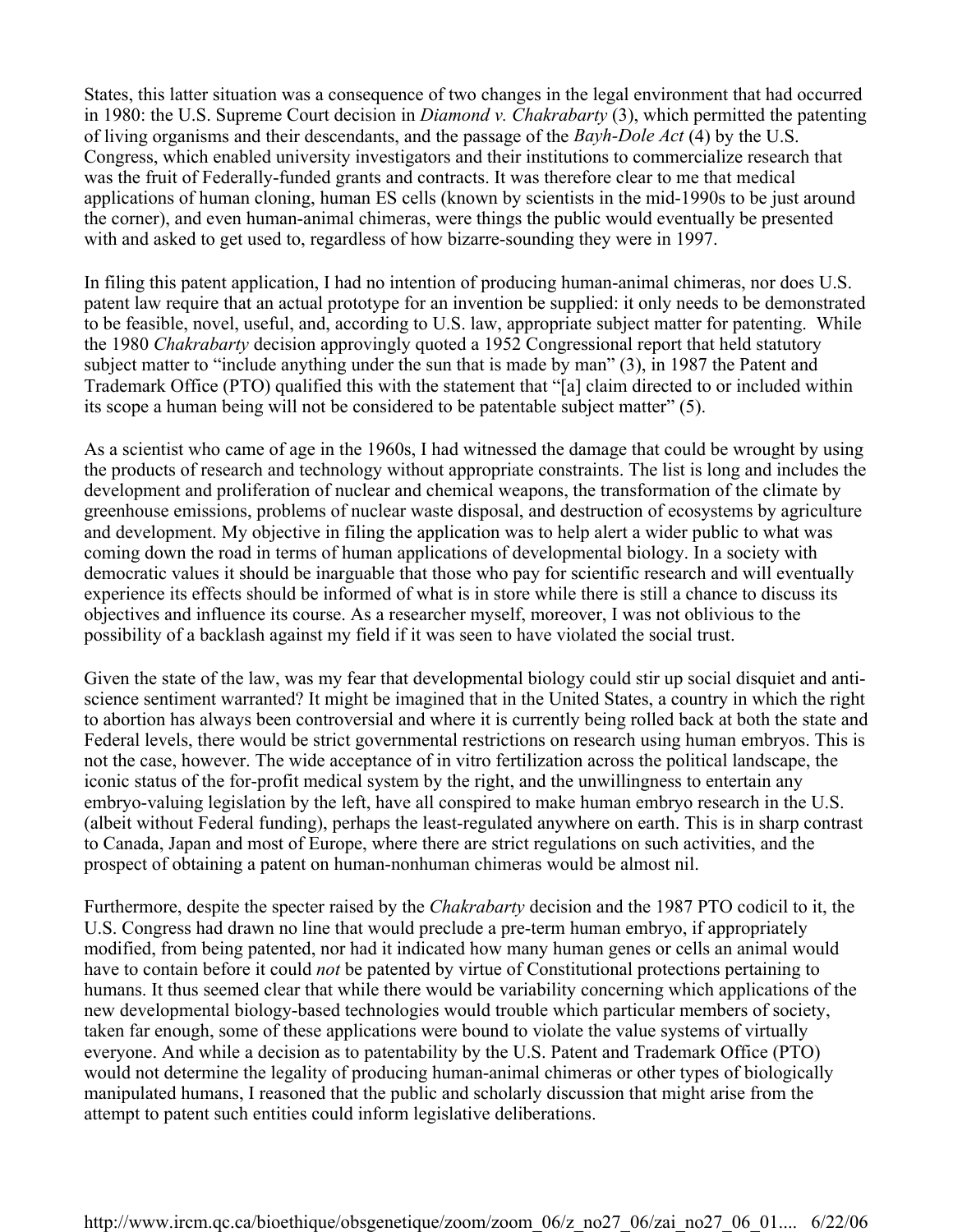The articles reporting the production of geeps provided detailed instructions for making interspecies chimeras which, because of the similarity of all mammals at the early embryonic stages, justified my assertion that my invention was feasible despite my not having implemented it. But because the technology for making such chimeras had already been published, the claim of novelty was not directed to methodology, but rather was in the introduction of a "new composition of matter", earlier publications having neither reported nor mentioned a human component in any interspecific embryo chimeras. Composition of matter is a standard category of patentable invention, pertaining, for example, to inventions of new alloys, plastics, etc. This was the basis on which the post-*Chakrabarty* U.S. PTO granted patent protection for the Oncomouse (6), a genetically engineered strain of rodent, but which the Canadian Supreme Court judged inapplicable to "higher life forms" in 2002 (7).

The claim that the invention was useful, the third hurdle it needed to clear for patentability, was presented in the form of proposals to use part-human embryos to test drugs and chemicals for toxicity, and fully developed part-human animals as sources of transplantable organs for human patients. It is clear from such scenarios, offered in the spirit of the  $18<sup>th</sup>$  century satirist Jonathan Swift (8), that biotechnology is capable of producing items that, while legal and useful, would nonetheless be considered immoral and undesirable by many people.

The initial publicity in 1998 around the chimera patent application was met with skepticism and accusations of bad faith by a Patent Commissioner, and some biotechnology executives and scientists. The developer of the Oncomouse, Dr. Philip Leder of Harvard Medical School, for example, stated that "[t]he creation of chimeras is an outlandish undertaking. No one is trying to do it at present, certainly not involving human beings") (9). Since then, however, the University of Massachusetts, in association with the biotechnology company Advanced Cell Technology, has filed a patent application for a technique for creating cloned embryos produced from human cell nuclei and cow eggs (10). And because of the intense activity around the possibility of using human ES cells for organ and tissue repair, the discourse around making human-animal chimeras has shifted. In 2001, a Stanford University researcher proposed introducing human ES cells into mouse embryos at an intermediate stage of development so as to produce mice in which all the brain cells are of human origin (11), and in late 2002, a Rockefeller University scientist announced his intention to inject human ES cells into mouse embryos in order to explore the developmental fate and therapeutic potential of such cells (12). This latter experiment would produce embryo chimeras of undefined species identity, precisely as I had described in the 1997 application.

The chimera patent initiative had the effect I had hoped for, spawning consideration of these issues in scores of newspaper and magazine articles, several television documentaries and radio features, and, importantly, dozens of law review articles which dealt with implications of human-animal chimeras in arenas ranging from human rights to international trade. Nonetheless, the PTO ultimately rejected my chimera patent application. The rejection was based, in part, on various technical grounds, many of which I was able to overcome in successive refilings. And while rejection of a patent application by the PTO does not set any legal precedent, and therefore someone with an improved description could, in principle, reapply and satisfy all the technical criteria for patentability, the public nature of my initiative has essentially disqualified any human-animal chimera with respect to the "novelty" standard.

But over the course of eight years of responses and revisions the main sticking point was always the question of whether a human-nonhuman chimera, which in different embodiments could contain variable proportions of human cells, was appropriate subject matter for patent protection. In rejecting the application on this ground, the PTO appealed to what it considered the intention of the U.S. Congress, but, as noted above, Congress has given no guidance on this question. Nor, despite several attempts to formulate legislation that would exclude human-nonhuman chimeras, could they do so in a satisfactory